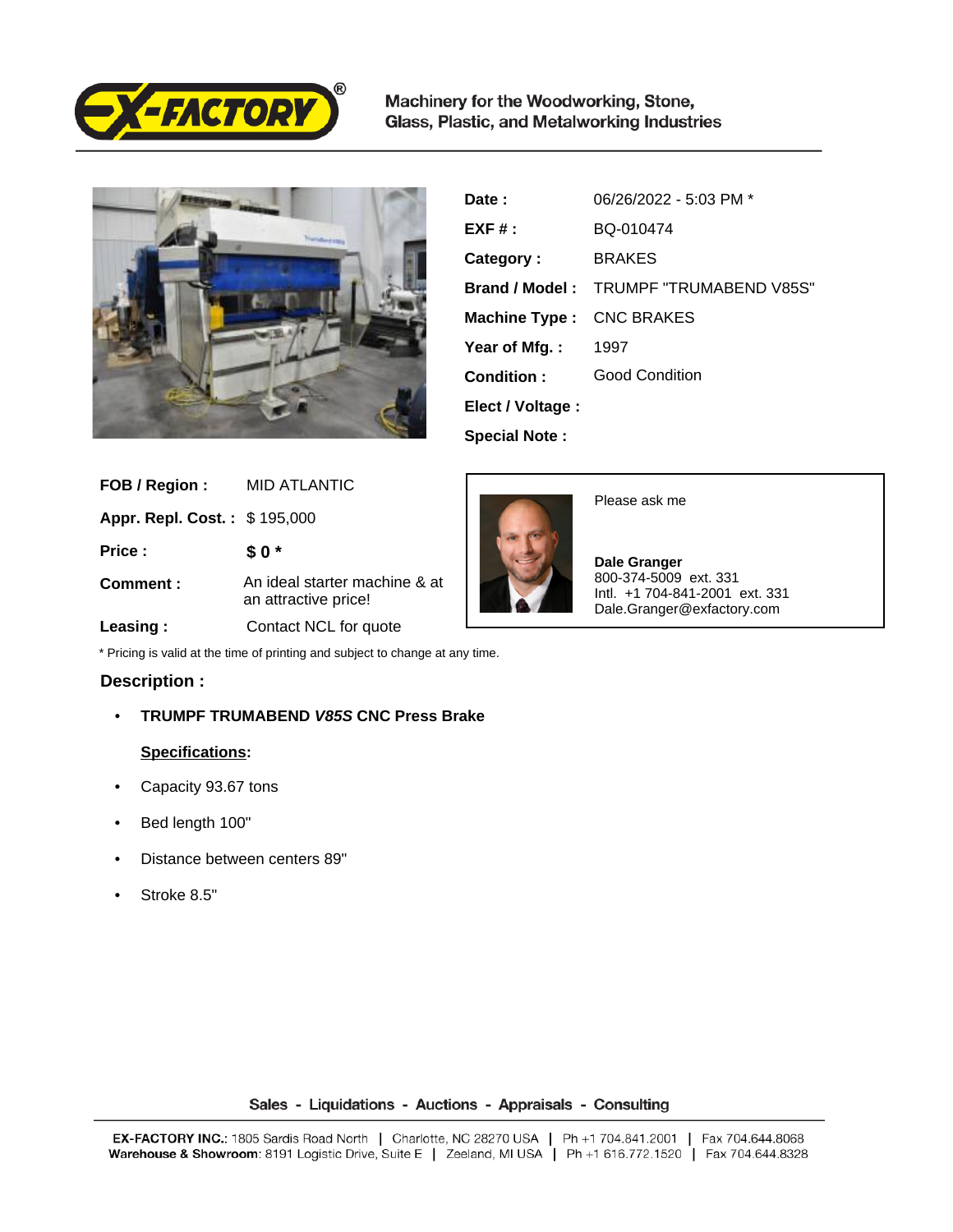

- Max. bed-press beam distance 19"
- Open height 15"
- Throat 16"
- Width of bed 4.75"
- Rapid speed 472 IPM
- Operating speed 2 24 IPM
- Return speed 320 IPM
- X Axis Travel: 23.6", Maximum Distance in X: 33.5"
- Maximum Speed of X Axis: 1200" Per Minute
- R-Axis travel 9.8"
- Max. speed of R-Axis 710 IPM
- Max. speed Z1 Z2 1900 IPM
- Main motor 15 HP

Sales - Liquidations - Auctions - Appraisals - Consulting